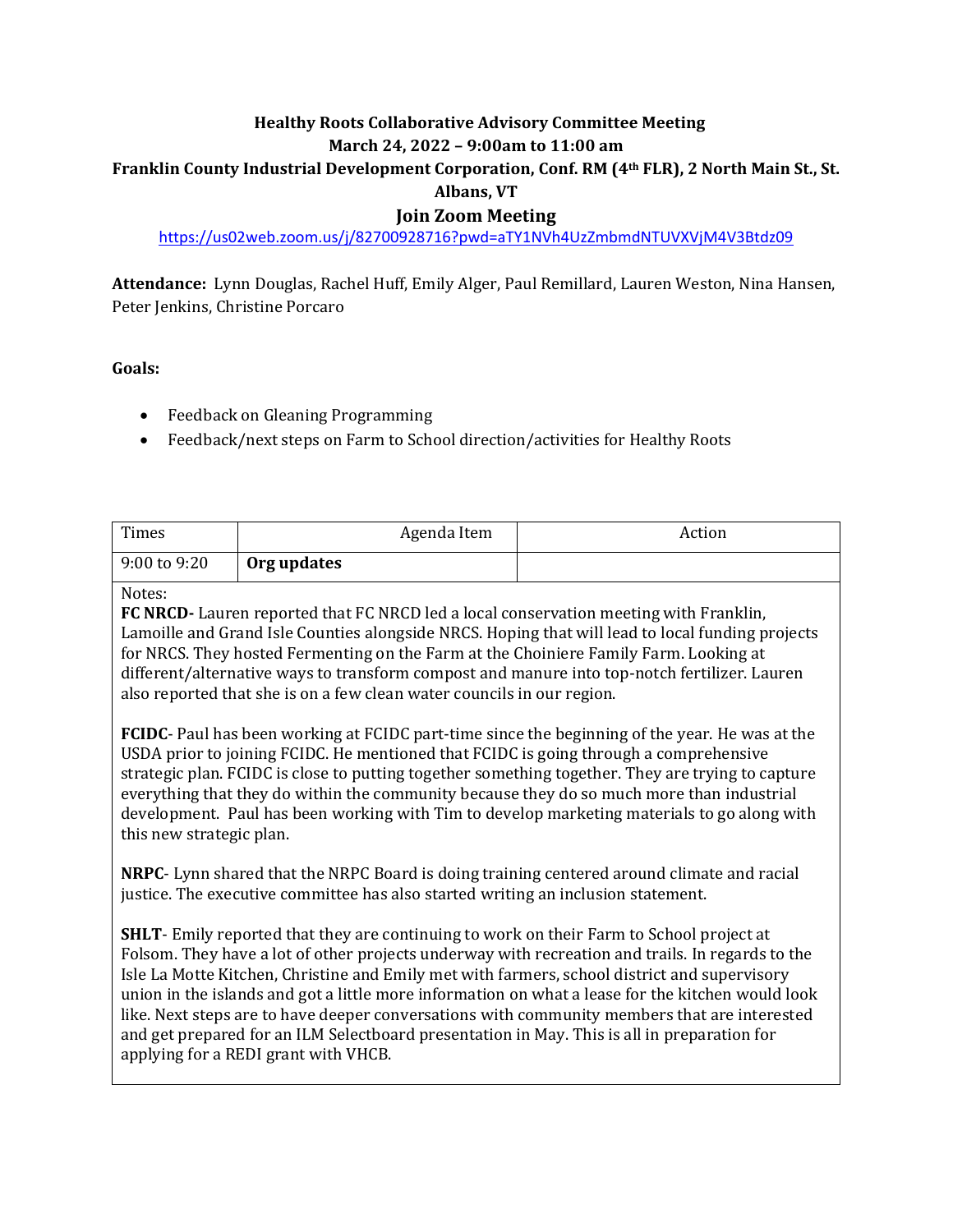**Abbey Group**- Nina reported that it is a really busy time of the year for the Abbey Group. They decided with the closing of Koffee Kup to bring fresh bread to schools. Most of the schools have started returning to the cafeteria. Nina shared that they are excited the state has given schools the ability for supply chain assistance and the majority of schools will use that to purchase local.

**Rachel**- Rachel reported that she just heard BFA and Alburgh got accepted to Shelburne Farms Farm to School Institute and is excited to support them moving forward. She shared that she is doing a lot of afterschool programing. She has been in touch with Franklin NE to support schools during the summer in an effort to create different learning environments for kids.

| $9:20 \text{ to } 10:00$ | 2021 Gleaning Presentation |  |
|--------------------------|----------------------------|--|
|                          | (Peter)                    |  |

### **Notes:**

2021 Gleaning Presentation shown on PPT (presented on a calendar year: Jan 2021-Dec 2021) Peter reported that 45,000 lbs gleaned (52,786 total pounds distributed), The VT Gleaning Collective distinguishes between rescued food and gleaned food. Rescued food is typically produce (an example was pallets of Sweet potatoes that ended up at Hudaks and they contacted Peter and he distributed it). Peter noted that not all of this rescued food comes from local farms.

HRC had field trips again. 132 individual volunteers and 511 volunteer hours. Over this past year, HRC Co-gleaned with 3 farms and Peter has been serving as VGC (VT Gleaning Collective) cochair since March 2021.

Pounds gleaned have been increasing over time(this is just food from local farms). Number of farms gleaned from has increased too. The number of volunteers has been increasing too though still not back to pre-COVID numbers.

Lauren asked if HRC ever had farms back out of the gleaning program?

Peter responded that there haven't been any farms that have officially contacted us and said they don't want to be a part of the program, but we have had farms stop offering stuff for one reason or another.

This past year, there were 28 recipient sites. Deliveries increased for 88% of sites. That increase was on average 691 lbs.

The gleaning program received produce from 16 farms, 4 partner orgs, 3 donation gardens and 1 home orchard. River Berry Farm and Pomykala farm offer weekly gleans.

Volunteers: There were 7 school field trips and 1 church youth group trip. 14 volunteers drove around 2,693 miles for deliveries. Many of those were repeat volunteers.

Lauren asked if Peter ever felt like he wasn't able to get all the produce needed because of lack of volunteers.

Peter responded that there is definitely more food in the field than we can take and that is not necessarily because of lack of volunteers but more so because it would be more than our sites can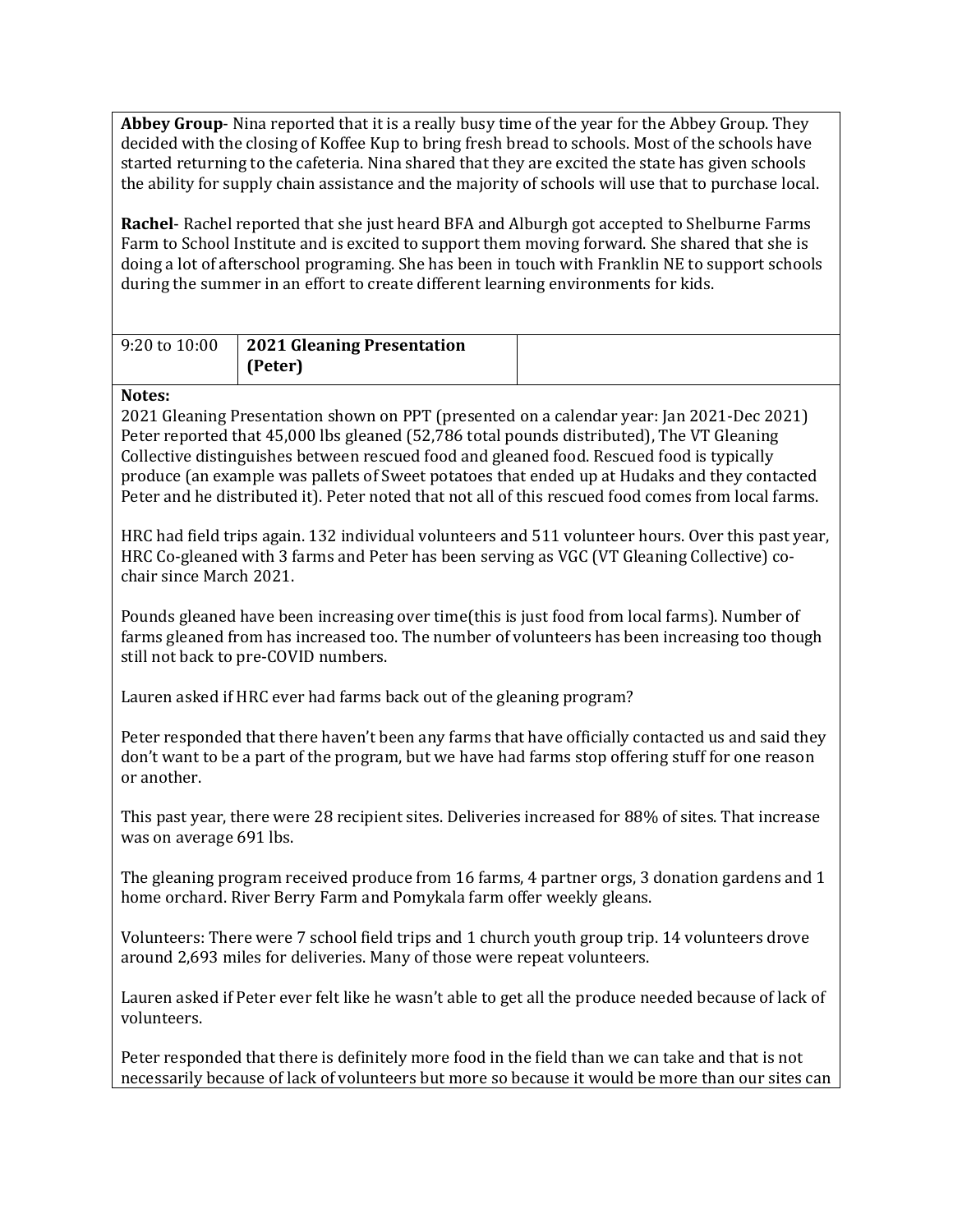take. If there is a large amount of food to glean, HRC will call in other gleaning groups to glean to distribute in their communities.

**Food Justice Collaboration:** Peter explained that we partnered with the Abenaki Community with the Lank Link Project (program of the Nulhegan Band of the Coosuk Abenaki Nation). 567 pounds of food grown and harvested at West farm and returned to the Abenaki Community (both as food and seeds). In relation to this project, we held a Land Link Event at the West Farm led by Chief Don Stevens.

10 winter and 10 summer CSA shares were provided to the Abenaki Food Shelf (~4,000 pounds of produce). Healthy Roots distributed those shares for the Vermont Land Trust.

**Migrant Farm Worker Boxes:** Peter explained that this is a collaboration with Bridges to Health and NorthWest Family Foods. Bridges to Health is the long-term partner with these farmer households and provide healthcare services. We started with a survey that a NRPC AMERICORP member created. That helped us figure out interest and what we should grow. That has been every other week delivery since June 2021. Healthy Roots role is to source culturally appropriate food for these boxes..

Lynn asked how many people are recipients of these boxes. Peter responded that there are 31 household but the definition of household vary from group to group. They are in Franklin, Grand Isle and Chittenden Counties.

Peter shared that looking forward HRC will be continuing our Food Justice efforts (with the Abenaki Community and Migrant Farmerwork Households), and working with a new and existing donation plot with the West Shore Farm and West Farm, respectively. Peter reported that he will be visiting Community Harvest of Central Vermont and Intervale to get an idea of works for them in their storage facilities. Peter shared that for the next season (and beyond), Healthy Roots want to expand on the metrics we are already using and how to provide the best produce for recipient sites and clients. Peter shared that this could be through better presenation at sites, recipes and also a wash station on the new facility for Healthy Roots.

Emily commented on the survey results that said 93% of sites are feeling good about the produce that they are receiving and expressed was a great job Peter has done at building those relationships. Emily then asked how are we recognizing our cleaning partners.

Peter shared that we send a Thank you card with a montage of photos and that is shared with everyone. Peter expressed that one this that would be cool is to have receipient site write thank you are to the farms.

Rachel added that Farm to School also adds to gleaning. Bringing 30-40 students to a farm is really appreciated by the farmers.

Paul asked for more detail about the Migrant Farmworker Food Boxes. Christine explained the Vermonter Feeding Vermonters program and how that might contribute to the offering of food for that program. Peter added that the person hired by CVOEC to help with this program is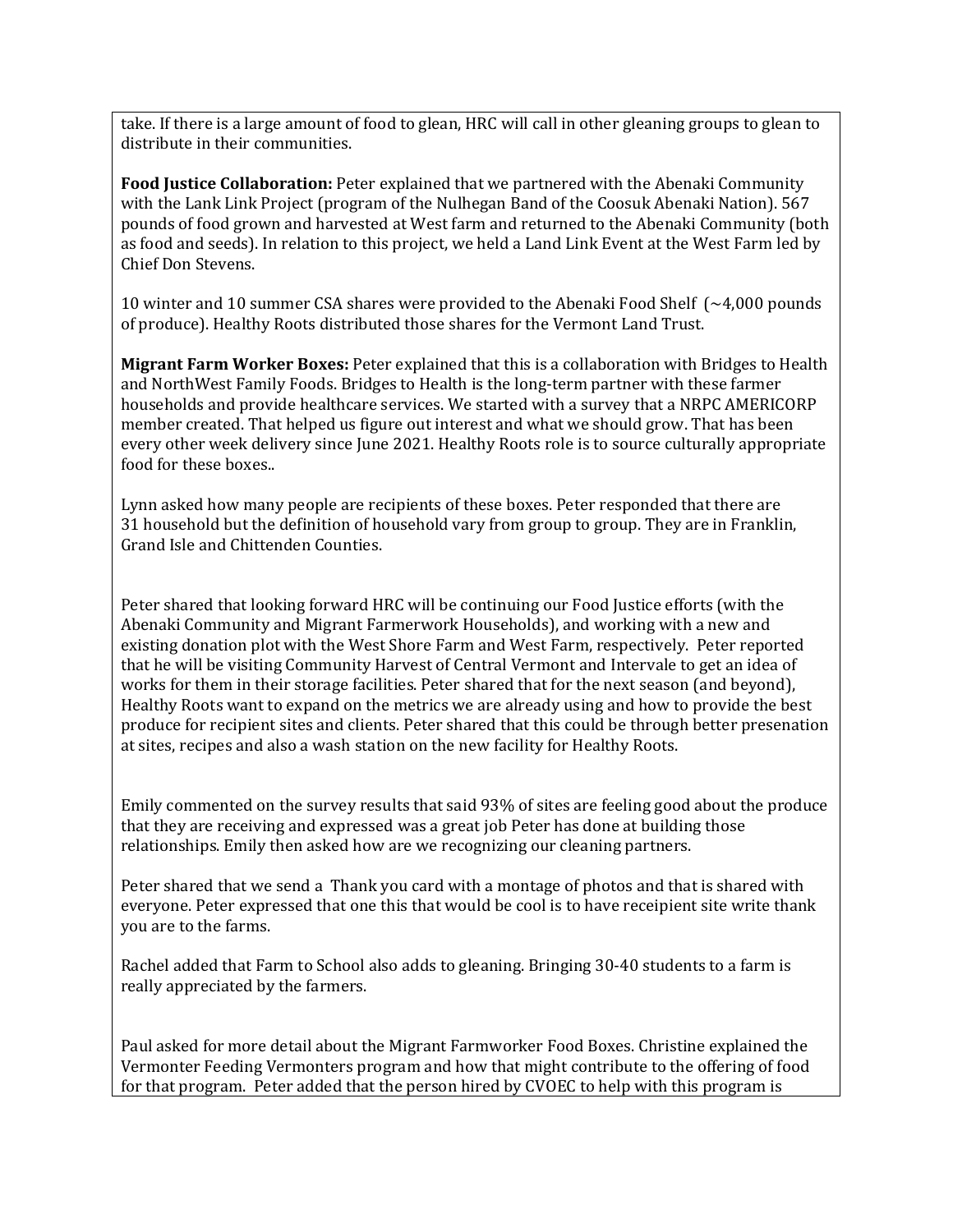leaving at the end of March. Hopefully they will find someone to do those deliveries. Peter added that there is a chance that he might help with delivery this spring.

Emily asked if Healthy Roots is able to source the quantity of culturally appropriate vegetables needed. Peter shared that the answer is "yes and no". A lot of it was grown by Angus. Healthy Roots has discussed reserving some space at the West Shore Farm to grow these crops. Peter shared that is would also be helpful if we were able to do more surveying of the populations.

Lynn asked Peter if he thinks that seed availability and climate might mean we have to spend more money. Peter responded that the majority of the produce is available, it is just a shorter growing season. Peter added that we are also trying to see how we can support access to fresh produce in the off season. In the past CVOEO has had funding to do this. We are unsure of that funding now. Lynn added that with freezer space, that could also be helpful to put produce aside. Rachel shared that Healthy Roots should also keep in mind that we are processing food in a culturally appropriate way.

Lynn commented that for future presentations that Healthy Roots should be aware of using too many acronyms without description. Emily also added that HRC keep in mind how we are acknowledging our partners and advertising our programs.

| 10:00 to 11:00 <b>Farm to School Discussion</b> |  |
|-------------------------------------------------|--|
| (Emily)                                         |  |

#### Notes:

Emily shared that one of the circumstances for this conversation is that HRC Does not currently have funding that is specifically for farm to school work. We wrapped up the last two grants this past December and there is a little bit of money we will use this coming Spring. In summary, HRC wrapped up some big grants, and we currently don't have applications out there for future Farm to School funding. SHLT has been the fiscal sponsor and is not something that it can do moving forward.

Emily shared that we use the model of 3 C's of FTS: Cafeteria, Communities and Classroom. Emily explained the benefits of farm to school- visibility for farmers and local foods, market development, exposing families to local food, supporting long-terms land stewardship. HRC is one of many FTS programs throughout VT. We work and partner with these other regional and state orgs and we continue to work with all schools in the region (not all at once but rotates through time). Emily expressed that Rachel has been the ongoing advocate for this work. She is the one on the ground doing this work with support from Healthy Roots.

Emily asked as collaborative members, what are we hoping for and also shared what other orgs are going for farm to school. Emily shared a graph of the different FTS orgs throughout the state.

Rachel acknowledged that in the graph is looks like parts of the state are missing a FTS program but they are not. Each area has different ways of satisfying FTS without specifically being a FTS organization. Rachel shared that pre-pandemic we had worked to get administrators on board for putting FTS in budgets. Then the pandemic hit and now we are back to square one (Addison and Lamoille Co are doing that). FTS is so embedded in everything the HRC and partners are doing.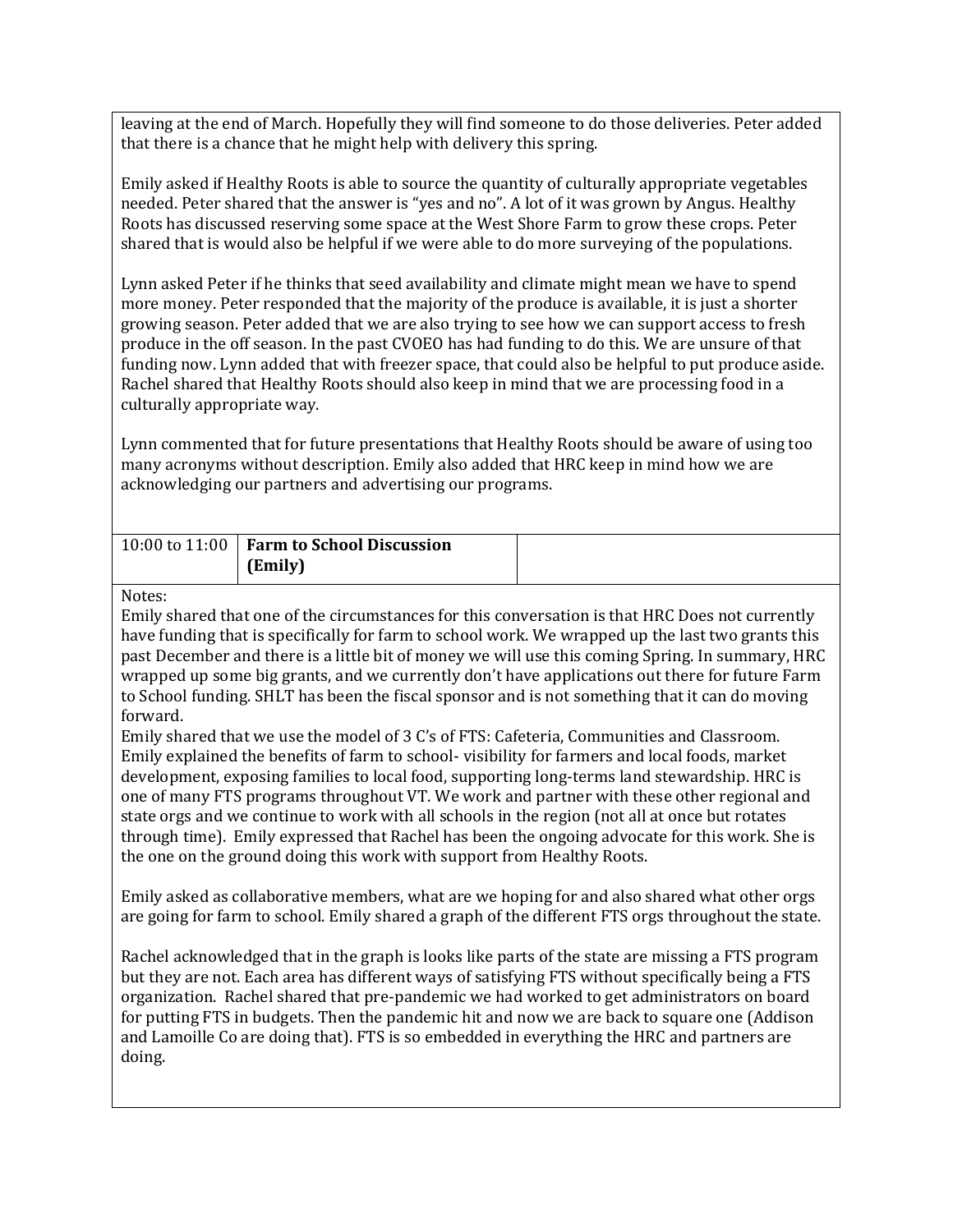Emily shared connection points between FTS and HRC regions:

FTS is a relationship builder with schools, communities, food businesses, farms, other orgs in the states. Emily added that we are a holistic organization; it is one of the things that makes us successful as a collaborative and are involved in different parts of the ag systems.

Emily highlighted opportunities in the region with Rachel as the star at the top. We have the West Shore Farm and West Farm, new commercial kitchen in St. Albans, ILM Community Kitchen, Blue Sky Packing, Tech school (around workforce development), Food Connex , relationship with the NOTCH clinics.

Emily asked Nina to share her perspective of FTS. Nina shared that the Abbey Group is passionate about kids and educating kids about food. And it has been a long hard work to move the menu to look different. Being a contractor is challenging. Abbey Group has influence and enthusiasm but there has to be enthusiasm on the admirative level. Nina talked about Blue Sky Packing, the packing facility they are building in Sheldon. They are starting with packing and delivering and focusing on school clients. They will be packing VeggieVanGo boxes. Nina shared that they would like to expand on those existing relationships. Part of building will have space for HRC for the gleaning program.

Emily asked if this give the Abbey Group you more capacity to distribute local food to schools. Nina answered yes. Lynn asked if they would be cooking in this new facility. Nina responded that they only cook on-site at schools. Local school sites can make rolls, different desserts, but to do a lot of bread at one time is not possible. They won't be delivering meals to schools. The kitchens are the heart of the schools. This facility is just to support the schools with supplies.

Emily asked the other collaborative members about whether FTS seems important and what would they like to see. Lauren responded that FTS is 200% needed in this community and would love to figure out how to keep it going. Lauren shared that she is new to FTS in the region. She knows that it is hard to work with farmers that don't have the understanding of the interconnected nature of these food systems, so FTS is a great way to have knowledge at an early age. The farmers that she works with are being told to diversify and they are unsure where those markets are. Lauren added that there are many watershed partners in the schools and she wondered if there is any way to partner with them.

Paul added that this is a good conversation. In his previous life in USDA, when he started, he was the local loan manager. The local portfolio was 85% dairy, 7-8% maple, and the rest are the farms we are talking about now. Farms that were growing local and had a business plan that was not growth based. When he left the USDA, dairy went down to 40% and maple went to up 45% and this area we are discussing is now 15%. This economy exists so if we can follow it, we are not creating it, which is good governance. Rachel added that dairy is a huge part of what FTS could be and has huge potential. Paul added that he grew up on a dairy and that became a huge motivator to go to school. In terms of workforce development, there is a whole host of work related to dairy farming that does not have to do with cows (electronics, mechanics, etc).

Lynn shared that a half dozen years ago Flether PTO had a bake sale for Thanksgiving and had people pre-order pumpkin pies and she drove up and they were frozen pies form Ohio. They were horrible. There are so many opportunities for kids to understand about local agriculture. It would be great for the kids to see where food comes from.